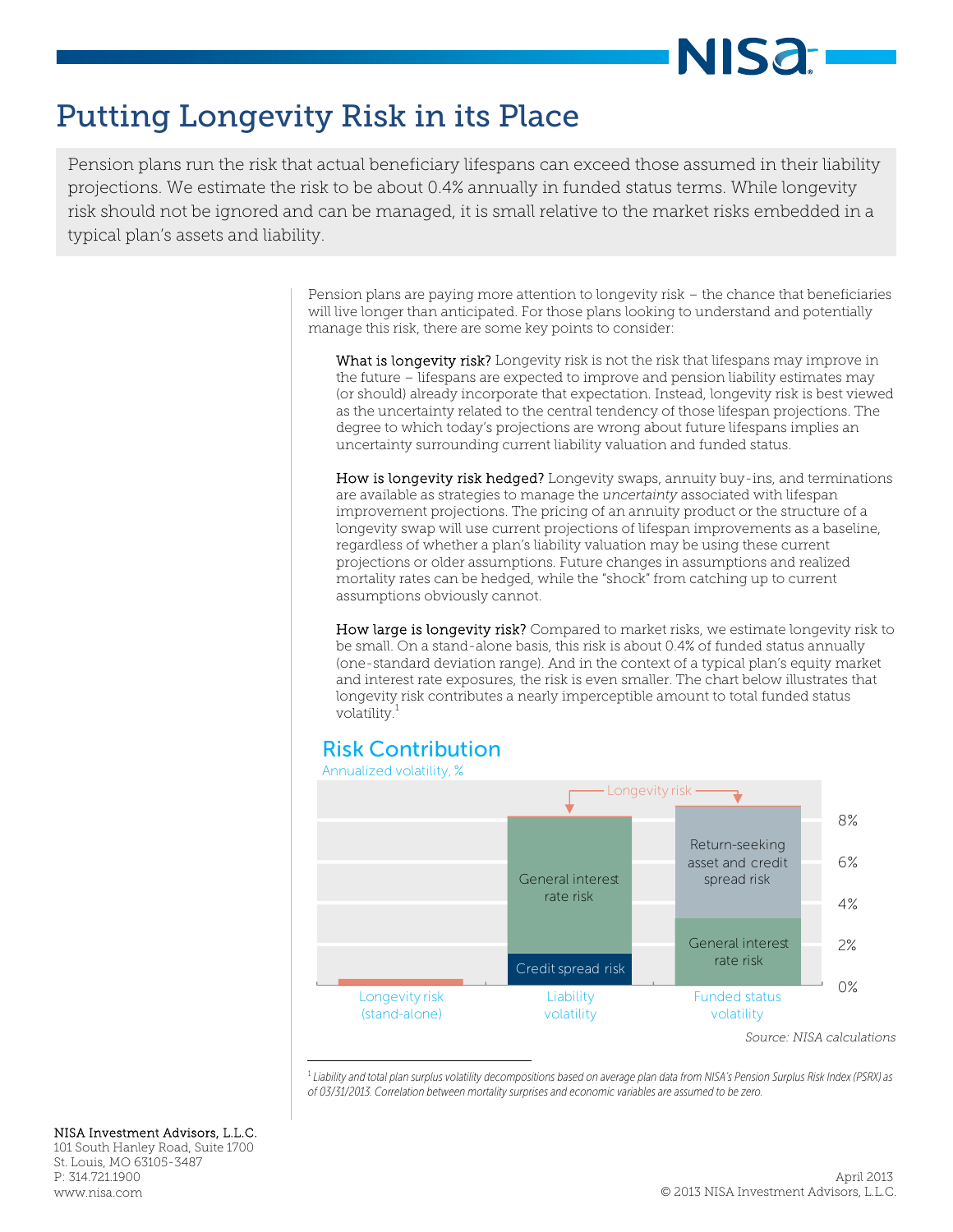Pension risk managers may have estimates of the liability's sensitivity to changes in longevity. For example, we calculate that an unexpected increase in life expectancy by one year<sup>2</sup> would increase pension obligations by 3% in present value terms for a typical plan. By way of illustration, a \$1 billion liability $^3$  would increase to \$1.03 billion, an increase of \$30 million.

While this may seem like a big impact, the real issue from a risk management perspective is the likelihood of this illustrative one-year increase in life expectancy. Without any sense of the probability of longevity uncertainty, it is hard to justify any action (or inaction) towards managing the risk. Pension risk managers have been left to guess at this probability, since lifespan projections used by pension actuaries typically do not include any estimate of their uncertainty.

However, mortality models can provide a likelihood estimate, which can then be applied to pension liability projections. We derive our estimate of 0.4% as a one-standard deviation range for annual longevity risk through this approach.<sup>4</sup>

The rest of the paper will delve into the details, first by examining how actuaries currently incorporate longevity improvement estimates, and how those estimates have changed in the past. We then discuss current lifespan projection models and the uncertainty surrounding those projections that gives us a basis to quantify the risk that mortality uncertainty brings to the funded status of a pension plan. It's worth clarifying that while we discuss various longevity projection methods, we do not attempt to evaluate them – we leave that endeavor to actuaries.

#### Understanding Longevity Risk

Actuaries determine life expectancy by establishing assumptions about the probability that an individual will die within a given year and then making additional forecasts about how those probabilities may change in the future. These assumptions are premised on a wide array of information. For example, the probability of death often varies by the age, gender, and general health condition of the individual.

Current mortality rates and future changes in mortality rates are subject to uncertainty. Current mortality rates, at least for a very broad population, are generally considered accurate and not subject to meaningful uncertainty due to the large sample sizes available from sources such as the Social Security Administration. Any uncertainty about current mortality rates is not considered here.

The following chart illustrates historical mortality rate trends for U.S. females since 1900.

<sup>2</sup>  *One-year increase is calibrated on a 65-year old participant. Other participants' life expectancies may change by different amounts.* 3 *The assumed liability cash flow structure has a duration of 13 years and is similar in profile to pension liability cash flows we have*  seen. It is composed of a basket of annuities assumed to be from a half male, half female work force. For simplicity, no spousal benefits are assumed. We assume the retirement age is 65 and the mortality rate of a 120 year old is 100% (no pension participants will *live to their 121st birthday.) The liability is discounted at the Citigroup Pension Discount Curve as of 02/28/2013.* <sup>4</sup> *The possibility that rare events may have extreme effects introduces "tail risk" to the pension plan. A medical advance that dramatically lengthens lifespans or widespread pandemics that shorten it could materially alter the value of the liability. These types of events are inherently challenging to quantify, and we do not attempt to do so in this paper. This is to say, we do not attempt to*  dimension model risk - the amount of uncertainty related to the possibility that the model doesn't reflect the complete understanding *of what reality brings to bear on the pension plan.*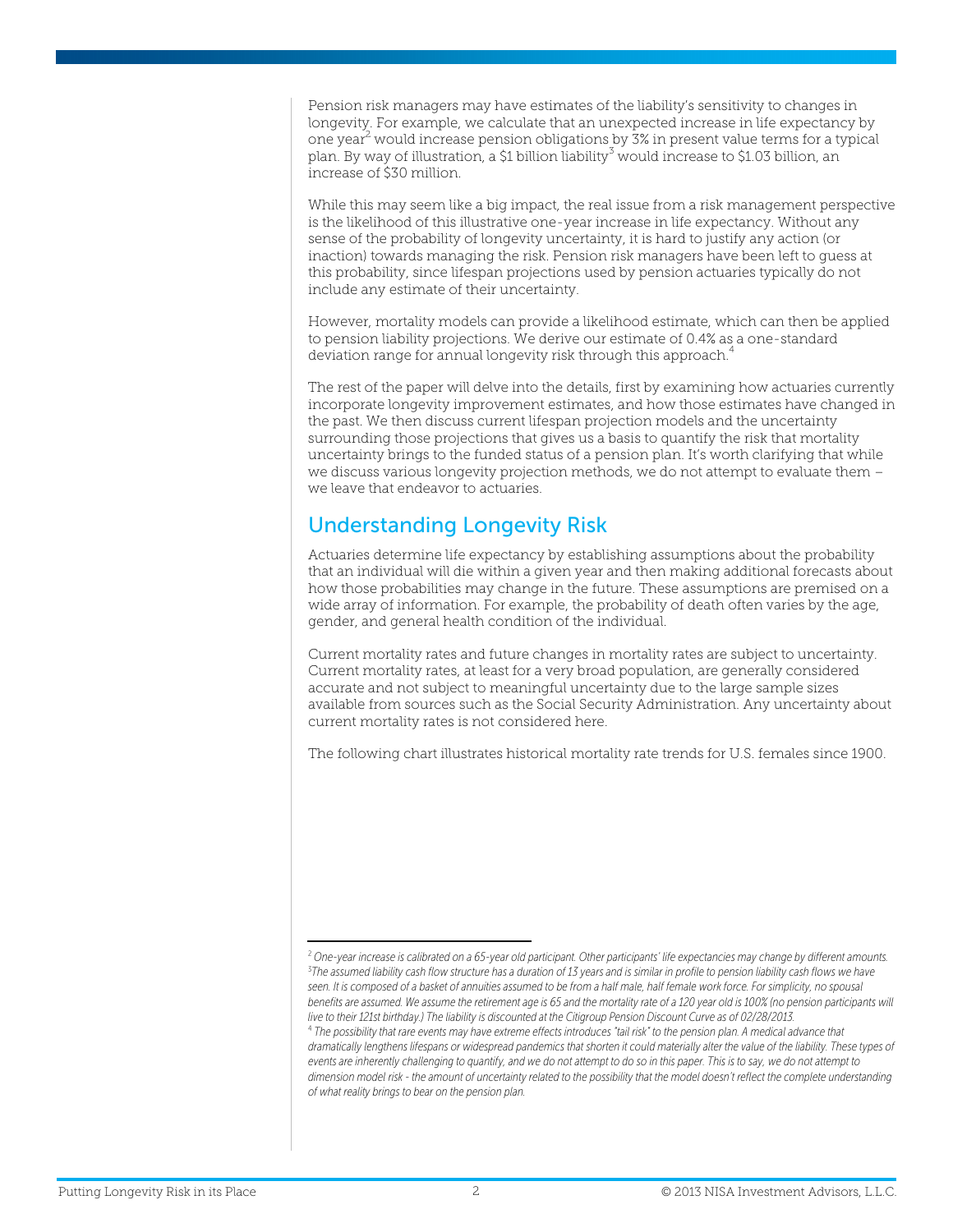

The chart shows the mortality rate for 45-, 65-, and 75-year old females. It is intuitive that the older the individual, the higher the mortality rate. The most striking observation from the data is the unquestionable trend in the improvement of the mortality rate at every age.

Extrapolating this improvement into the future is central to understanding how much risk longevity contributes to a pension plan. Much debate in the actuarial and demographer communities surrounds whether current improvement trend estimates are too modest. Consider a recent example in which revisions to actuarial mortality estimates (replacing Scale AA with Scale BB)<sup>5</sup> increased a typical liability's present value by nearly 5%. Is this 5% change due to inherent uncertainty in mortality rates, or was the initial estimate developed with too modest assumptions? Or is the new assumption too aggressive? We leave this to the actuarial community to determine.

There also is the risk that even if actuarial projections for the entire population are perfectly precise, a given pension plan's "sample" of participants from that population may result in higher or lower realized mortality than predicted due to standard statistical sampling error. As the audience for this paper likely has thousands of beneficiaries in their plans, the risk due to this sampling variation is small and is ignored in the analysis that follows.<sup>6</sup>

## Projecting Uncertainty with Mortality Models<sup>7</sup>

Actuaries and demographers use history as a key input when forecasting mortality rates and the uncertainty surrounding them. Some models rely entirely on historical mortality rates to develop forecasts of future mortality rates. The Lee-Carter model is such a model and is commonly used as a standard against which others are measured.<sup>8,9</sup> We use this model in our work as well.

<sup>5</sup>  *See Appendix for more details.* 

<sup>6</sup> *A cursory investigation suggests this sampling error falls to about one-tenth the magnitude of our longevity risk estimate as plans exceed 10,000 employees.*

<sup>7</sup>  *We would like to thank Ronald Lee for his assistance with mortality models, and his comments and suggestions in this regard. Any and all errors, however, are the responsibility of NISA.* 

<sup>8</sup>  *Ronald Lee and Lawrence Carter,* Modeling and Forecasting U.S. Mortality *(1992), Journal of the American Statistical Association, Vol. 87, No. 419, pp. 659-671.* 

<sup>&</sup>lt;sup>9</sup> For a survey of mortality models, see Andrew J. G. Cairns, David Blake, Kevin Dowd, Guy D. Coughlan, David Epstein, Alen Ong, and *Igor Balevich,* A Quantitative Comparison of Stochastic Mortality Models Using Data *from England & Wales and the United States (2009), North American Actuarial Journal, Vol. 13, No. 1, pp. 1-35.*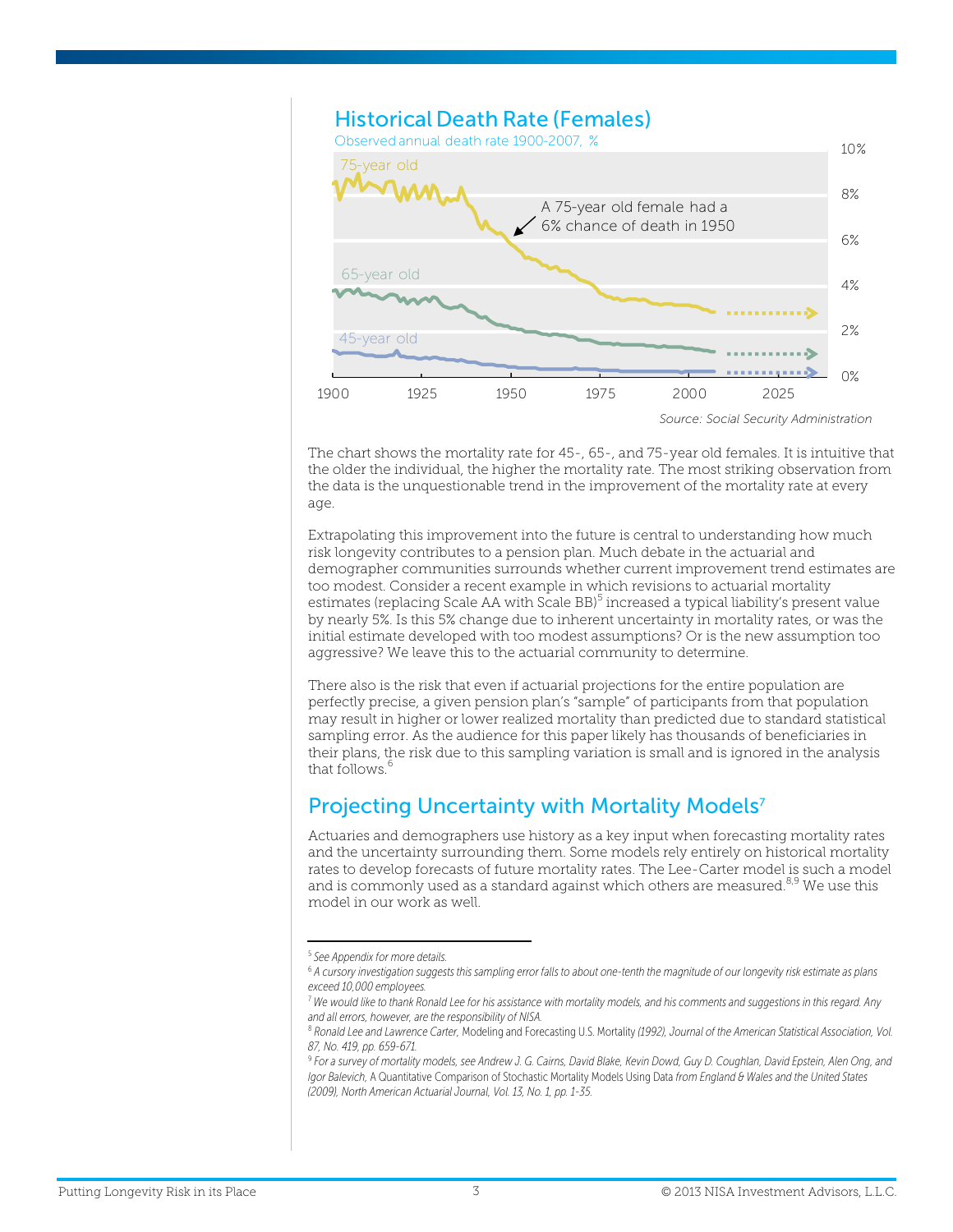The Lee-Carter model uses variation in historical mortality rates to calibrate the level of uncertainty in future mortality rates. The model then simulates future mortality rates to generate a distribution of possible paths for mortality. A cursory inspection, however, reveals curious behavior in the historical mortality data. Data prior to around 1950 appear meaningfully more volatile than data since. As such, calibrating mortality models by including the data prior to 1950 results in higher uncertainty forecasts than excluding the data, as illustrated in the following two charts:



# Lee-Carter Model Fitting (1950-2007)



Given the stark difference in uncertainty estimates, we continue by assuming two cases:

a "higher uncertainty" case, generated by fitting the model with data since 1900, and a "lower uncertainty" case, generated by fitting the model to data since 1950.

Lastly, it is important to reiterate that the uncertainty estimates produced by such models are based entirely on history. That is, the models suppose the past is representative of the range of possible future events. To the extent there is a potential degree of uncertainty that has not been previously seen (e.g. a catastrophic global environmental event, miracle cure for diseases, etc.) the models will understate the 'true' volatility of mortality. While the magnitude of this bias is impossible to know, this may be another argument for using a "higher uncertainty" case when assessing risk.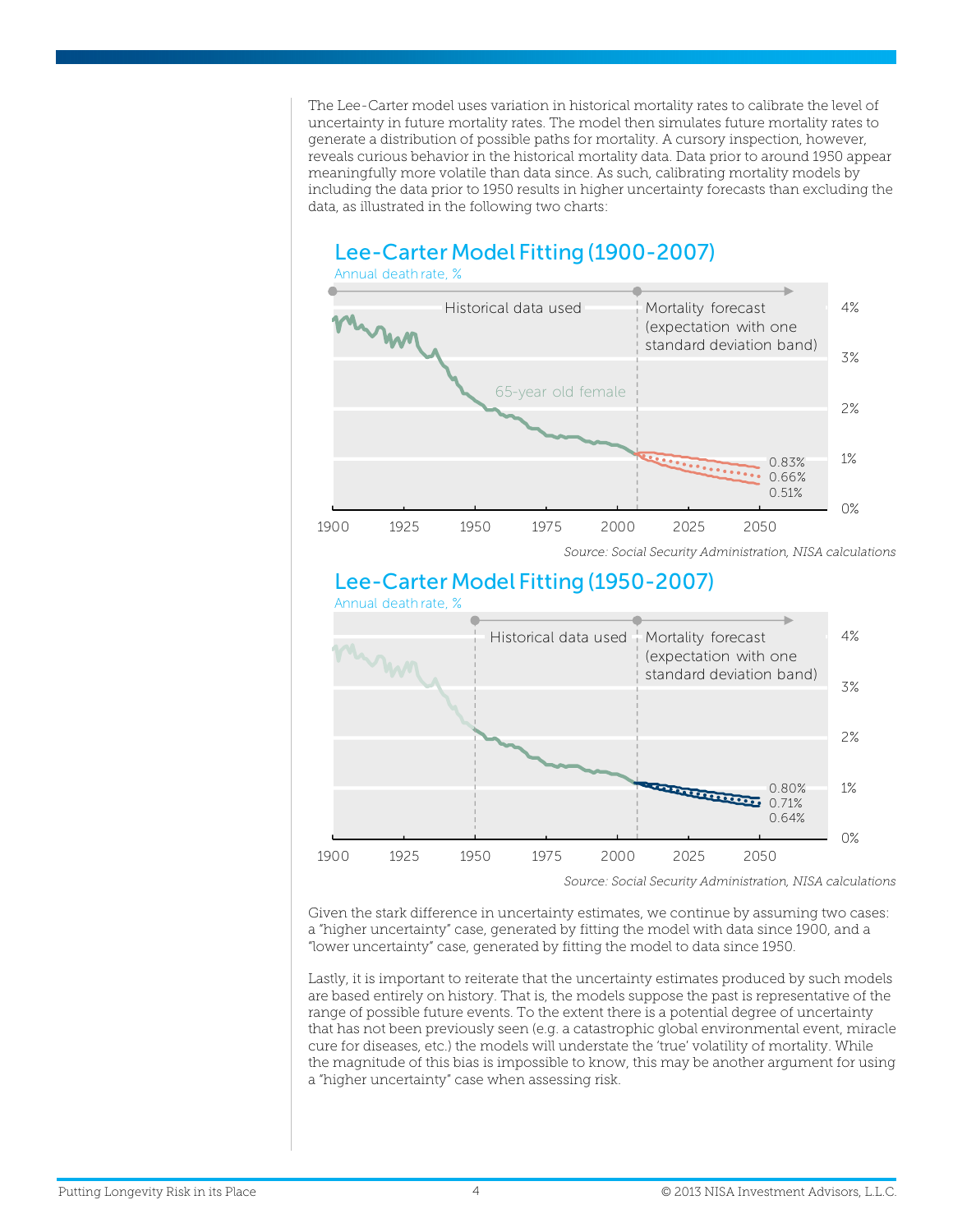## Estimating Longevity Risk for Pension Plans

The baseline assumptions used by pension actuaries differ from estimates generated from the broader population data because pensioners are a different demographic than the general population. For example, many pension plans include a greater proportion of people in higher socio-economic classes, with historically lower mortality rates than the general population. Regrettably, mortality data on pension participants is hard to obtain, so most mortality models are fit to data based on the general population. As an illustration of this issue, the following chart highlights the difference between modelfitted assumptions and two pension actuarial assumptions (Scale AA and Scale BB  $2D^{10}$ ) for a 45-year old female. The lower initial mortality rate (about 0.15% lower) assumed by the actuaries may be appropriate due to the differences in demographic compositions.



# Different Demographics and Projections

These pension actuarial assumptions, however, are generally silent on uncertainty measures, which are necessary to understand pension longevity risk in any probabilistic sense. As a solution, we can use the uncertainty derived from mortality models like Lee-Carter based on a broad population to estimate an uncertainty for the pension actuaries' projections. This allows us to estimate the impact of this uncertainty on pension liability value.

Applying this to a pension plan, we map the variation in mortality to variability of annuitant cash flows, which in turn is discounted to arrive at variability in the present value of pension cash flows. For this purpose, we develop a hypothetical set of individuals, with demographic characteristics similar to typical pension liabilities. We then simulate five thousand equally possible paths of lifespans for each age group and gender. This generates the range of pension cash flows illustrated in the following chart.

 <sup>10</sup> *See Appendix for more details.*

*Source: Social Security Administration, Society of Actuaries, NISA calculations*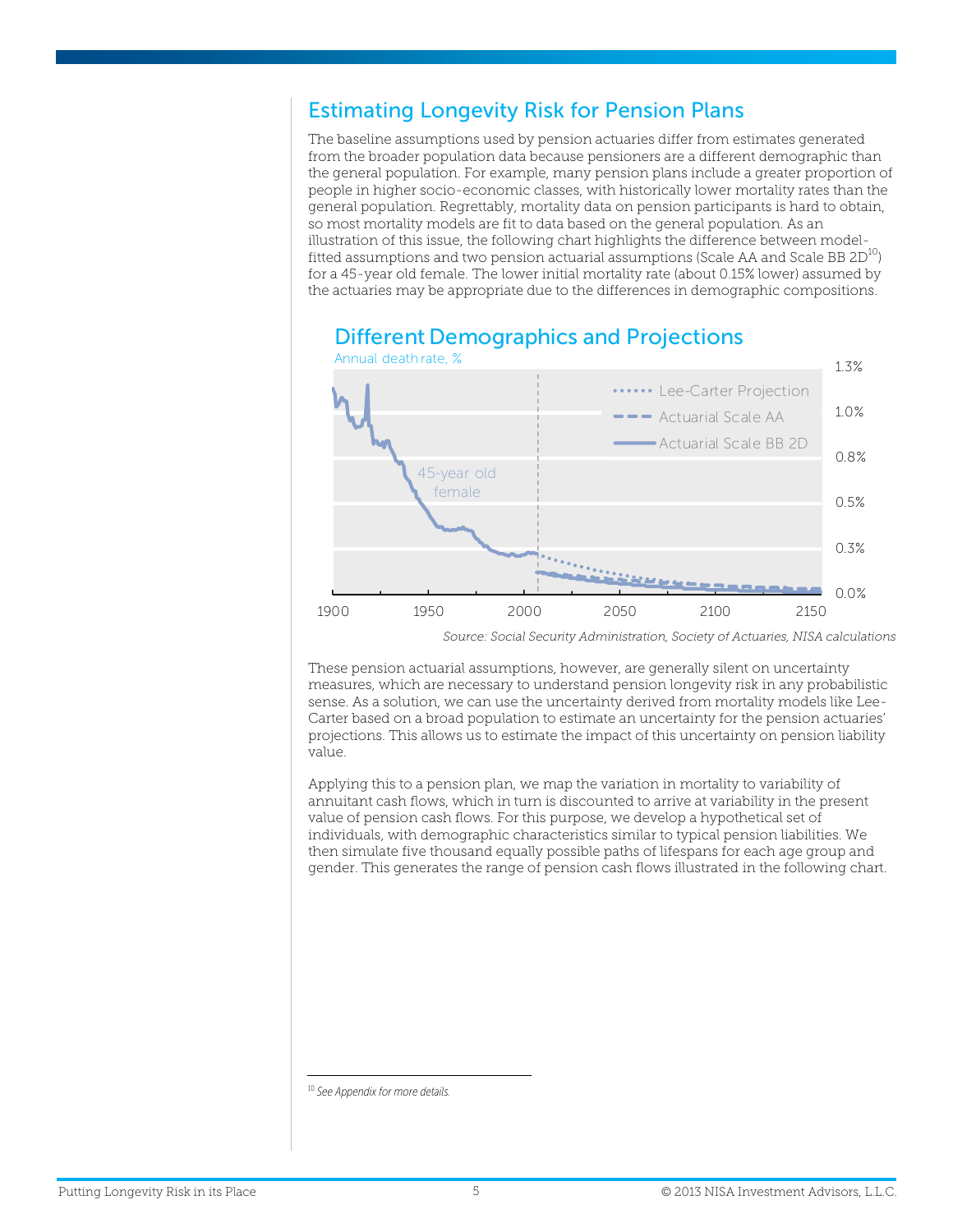

*Source: Social Security Administration, Society of Actuaries, NISA calculations* 

We then discount these possible pension cash flows at current interest rates $^{11}$  to generate a distribution of present value for the pension liability. Based on our analysis, the Lee-Carter mortality model suggests that a one-standard deviation band of uncertainty around today's estimates of pension liability values may be as high as 2.4%. The lower uncertainty case of 1.2% variability, calibrated from more recent (and stable) mortality experience, suggests a potentially lower risk level.



# Distribution of Liability Present Value

*Source: Social Security Administration, Society of Actuaries, Citigroup, NISA calculations* 

Interpreting this volatility range is challenging as it represents the distribution of the present value of the liability after *all* future mortality uncertainty has been resolved and is taken into consideration. Perhaps a more intuitive measure would be to consider a oneyear volatility measure, as is common in financial asset markets (e.g., 15% risk on an

 *11 Discounted using Citigroup Pension Discount Curve as of 02/28/2013*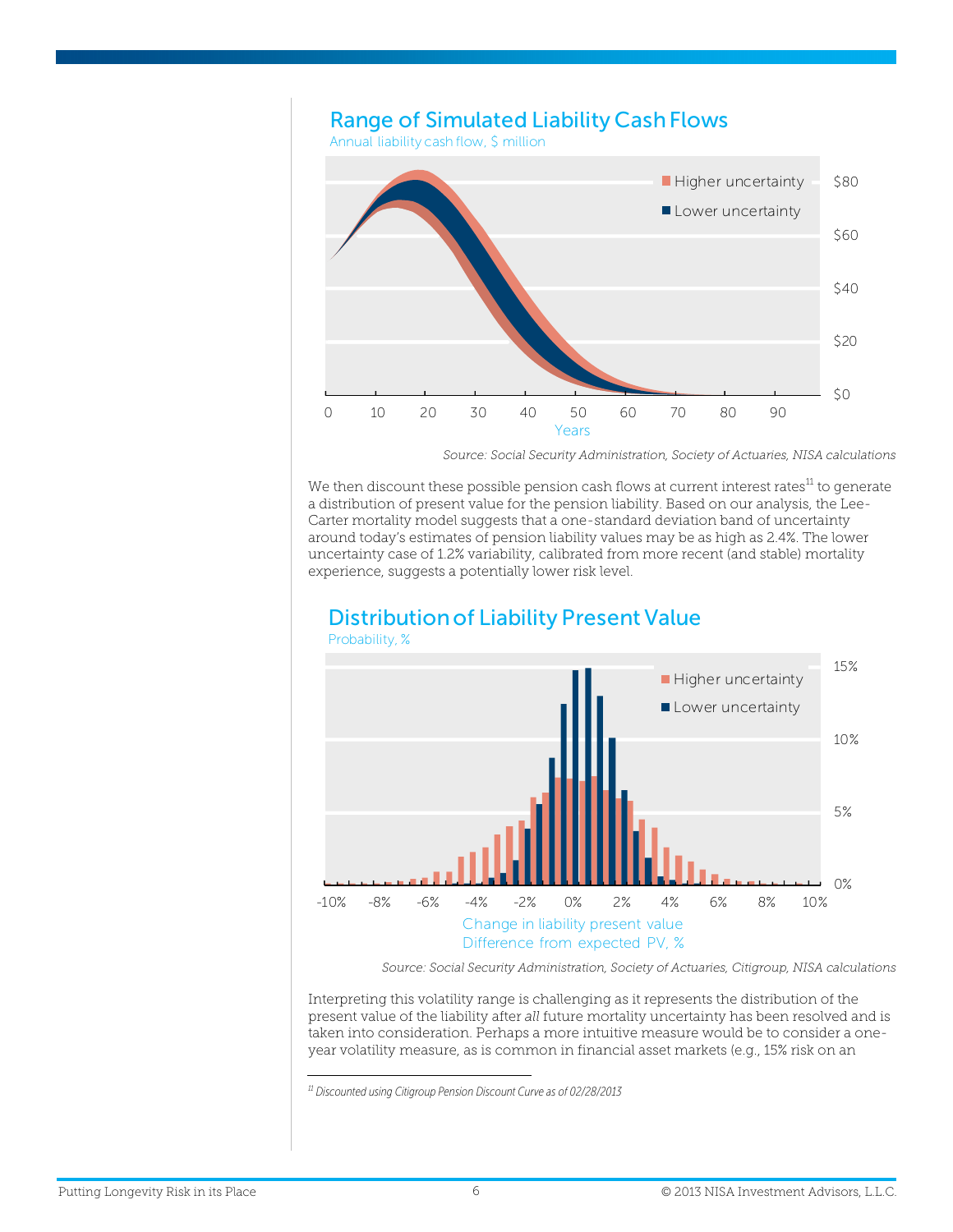equity investment). We estimate this volatility to be about 0.4% per year.<sup>12</sup> That is, a onestandard deviation change in the present value due to variation in the realized mortality rates would change funded status by plus or minus 0.4% in a given year.

Furthermore, these estimates view longevity risk on a stand-alone basis, whereas a pension risk manager may be more interested in the contribution to total risk at the liability or plan level. As shown in the illustration on the first page, longevity risk seems to be of even less concern when viewed in this context. When "decomposing" liability risk of 8.2% and total plan funded status risk of 8.7%, longevity uncertainty contributes less than 0.02% towards these totals.

We can conclude that longevity risk pales in comparison to other risks in the pension plan, such as equity market or interest rate risk. Moreover, for a frozen or aging plan, this risk will generally decline through time as there is less sensitivity to distant mortality rates and the mortality rates for the young become relatively less important. Longevity risk will also decrease in magnitude should interest rates rise from their current historical lows.<sup>13</sup>

Nevertheless, as plans move down a de-risking glide path, longevity risk could become a more central concern, as it will be an increasing portion of the risk that does remain.

# Managing Longevity Risk

Measuring the magnitude of longevity risk in pension plans is one thing - determining how best to manage the risk is another. There are a variety of hedge solutions available to pension plans, which can be broadly categorized as follows:

- 1) Bear the risk: Recognizing the relatively small magnitude of longevity risk, stakeholders could decide that the plan can absorb the risk if longevity surprises prove negative. Contributions may be modestly more volatile than would be the case in other hedge solutions, but differences between realized and forecasted mortality rates will take years to manifest themselves in pension valuations. The ultimate realization of this uncertainty may be lumpy, as the occasions for updating assumptions are fairly infrequent.
- 2) Longevity swaps: While the longevity swap market is in its infancy in the United States, its existence in other countries and the increased discussion in the US demonstrate a willingness among market participants to transfer this risk. Entering into a longevity swap should reduce or eliminate the economic exposure to longevity within the pension plan. Counterparty risk to the swap provider, however, would exist in such transactions.
- 3) Buy-ins: Buy-ins could be thought of as a turn-key asset that hedges some or all of the longevity and market risks associated with pension obligations. The asset is the insurance contract from an annuity provider. A key difference between this and a buy-out is that the plan remains under the fiduciary's control and on the sponsor's balance sheet. This may be an appealing option for an active plan that wishes to "shut down" market and longevity risks for a portion of the assets and liability while maintaining a more traditional approach for the rest. However, a counterparty exposure to the annuity provider would be introduced.
- 4) Buyouts: One way to completely eliminate longevity risk from the pension plan is to contract with an insurance company to assume benefit obligations in

<sup>&</sup>lt;sup>12</sup> Reported annualized longevity risk of 0.4% is calculated based on the first year of simulated results. The annual longevity volatility would change with plan demographics – in general, it would fall as the duration of a plan shrinks and the average age of the *beneficiaries increases over time.* 

<sup>&</sup>lt;sup>13</sup> The current low interest rate environment further increases economic sensitivity to longevity by increasing the value of and *sensitivity to cash flows occurring in later years. In fact, we estimate that if interest rates were 3% higher than at present, longevity risk would drop by nearly one-third to 1.7% and 0.8% for higher and lower longevity uncertainty, respectively.*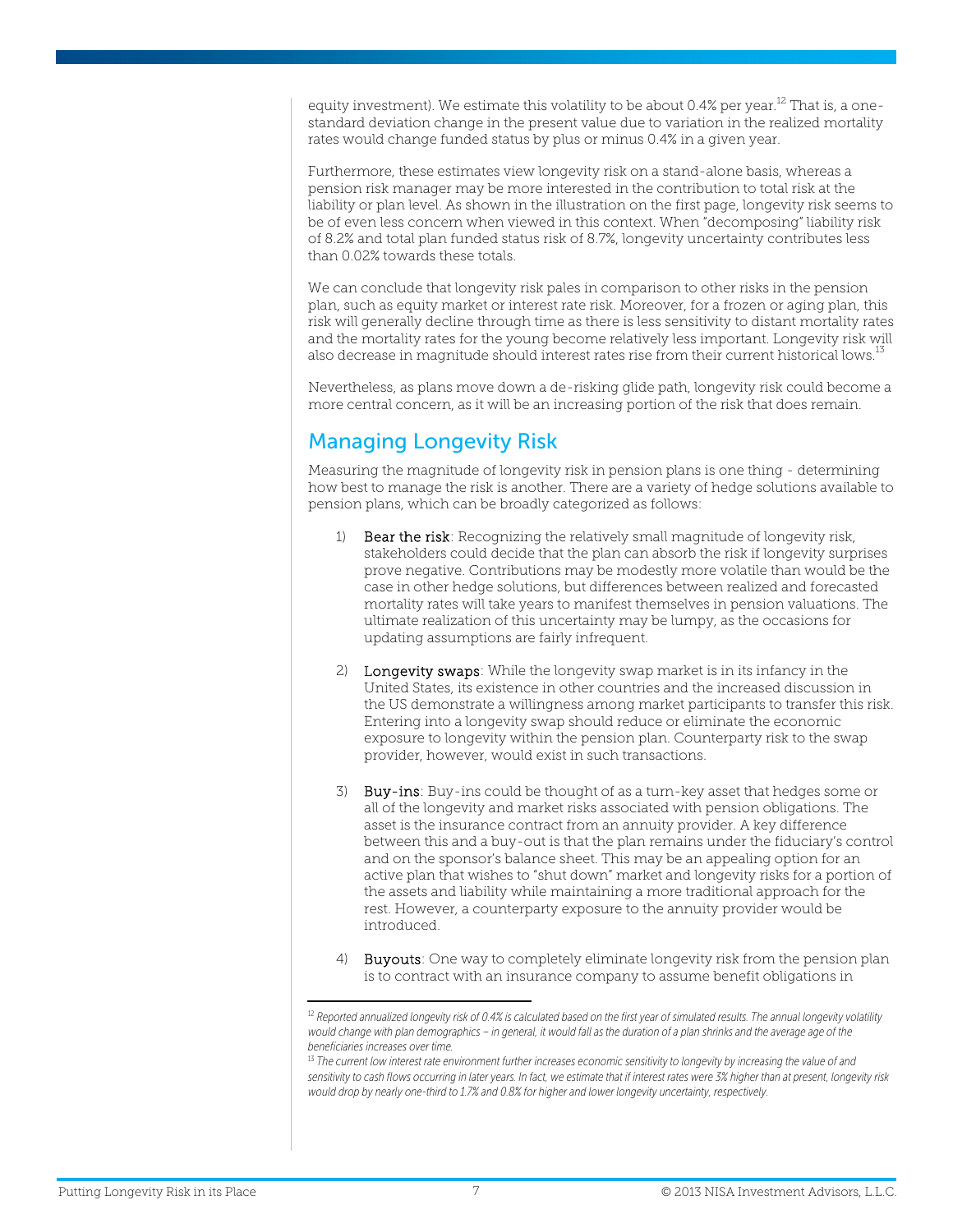conjunction with a termination via an annuity buyout. The longevity risk, along with all market risks, is then transferred to the insurance company. Based on our analysis of the scale of longevity risk, we believe it is unlikely that longevity risk alone provides a compelling argument for sponsors to take this route. Moreover, counterparty risk could become an issue in the event of a credit event with the insurer, as with buy-ins. Litigation risk would also exist, as illustrated by the lawsuits deriving from one of last year's larger buyout transactions.

It is worth reiterating that these strategies provide a hedge against the *uncertainty* associated with lifespan improvement projections. The pricing of an annuity product or the structure of a longevity swap will use current projections of lifespan improvements as a baseline, and provide a hedge to future changes in assumptions and realized mortality rates.

#### Conclusion

Economic exposure to longevity risk in pension plans is not new. Our intent in this paper has been to shed light on the magnitude of the risk and how it can be managed. Industry standards suggest longevity risk may introduce uncertainty of about 2-3% around today's estimate of a plan's liability, or 0.4% in annual terms. This is not an insignificant amount, but is small compared to other risks such as equity market and interest rate risk that are commonly present in pension plans. If/when a plan gets further along a de-risking glide path, managing this residual longevity risk may take on increased importance.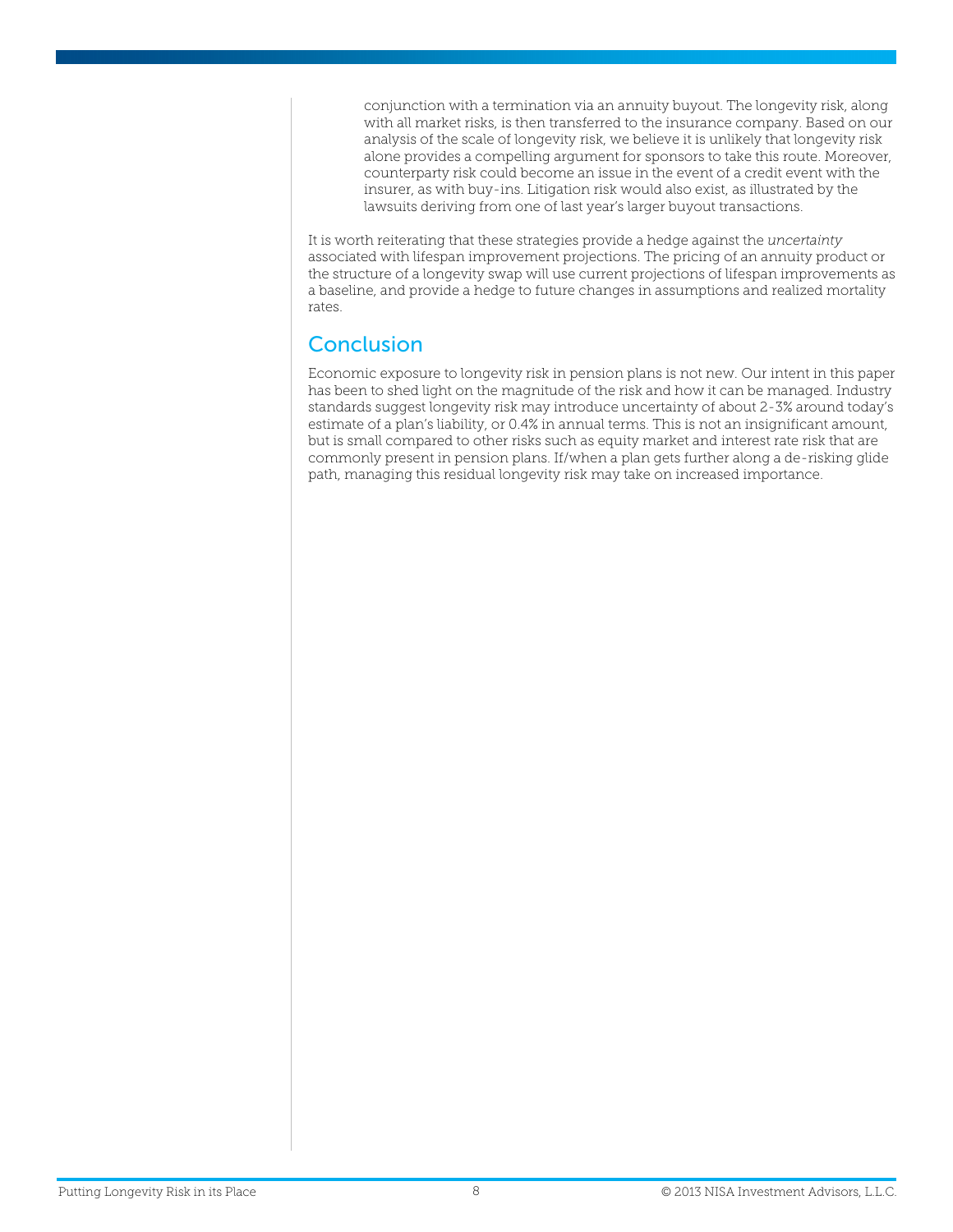# Appendix

# Changes in Life Expectancy: A Recent Observation

A real world scenario illustrates the risk of mortality improvements. Common valuation techniques (e.g., PPA valuations) for pension plans use the RP-2000 Mortality Table and the Scale AA improvement schedule to determine the life expectancy of pension beneficiaries. Developed by the Society of Actuaries around 2000 and 1995, respectively, these tables are now being revised. While the final findings are not expected until late 2013, an interim update to the Scale AA improvement schedule, Scale BB, is available. Expected mortality rates have declined broadly – for example, a 65-year old female had a life expectancy of 86.3 years in 2012 under the old assumptions (Scale AA), and 88.1 years under the new (Scale BB). Using the new scale increases the liability present value by approximately 5%, or about 0.4% per year over the 12 years between the release of RP-2000 and Scale BB.

In addition to updating for newly available data, Scale BB has allowed for a two dimensional design, unlike Scale AA. The two dimensions allow for mortality improvement assumptions to vary not only by age of the person, but also by the year in which improvement takes places. The construction is such that improvement trends converge to be the same for all ages as time goes on. It is believed this method better reflects mortality dynamics. Nevertheless, the Society of Actuaries also published a onedimensional table to be used if the two-dimensional table cannot be used for some reason. Using the Scale BB one dimensional table results in a life expectancy of 87.6 years for the 65yr old female, and a 4.7% increase in the typical liability.